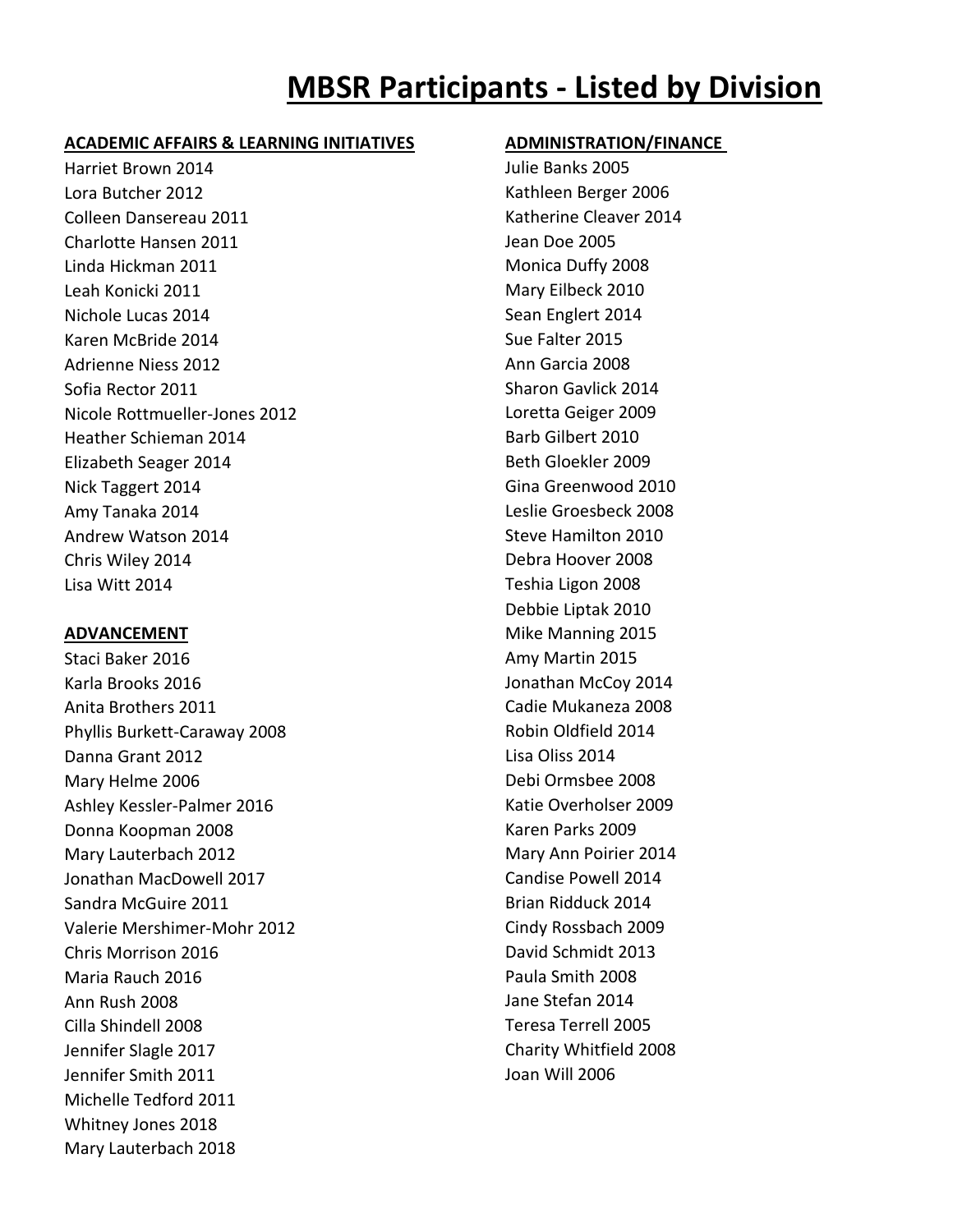# **CAMPUS MINISTRY ATHLETICS**

Colleen Brown 2017 **Collem Brown 2017 Jeff Boeckman 2009** Mary Cummins-Wlodarski 2016 **James Brothers 2005** Samantha Kennedy 2018 **Allison Burk 2013** Elizabeth Montgomery 2016 **Linda Couvion 2014** 

Nick Chima 2018 Vera Gomes 2005 Erin Gahimer 2018 **Kevin Hoyng 2011** Betsy Hart 2018 **Detection Control** Betsy Hart 2018 Sarah Hernandez 2018 Jaime Potter 2011 Gina Lloyd 2018 **Kristin Tritt** 2014 Nichole Ritchie 2018 Krystal Warren 2013 Brenna Seifried 2018 **Details and Seifried 2018** Jenna Willhoit 2015 Kelly Trail 2018 Megan Winner 2009 Kathy Wehkamp 2018

### **COLLEGE OF ARTS & SCIENCES** Carrie Bowling 2017

Amanda Alexander 2011 **Stacy Burke 2017** Stacy Burke 2017 Tracy Babal 2011 **Beth Cahill 2015** Paula Braley 2010 **Denote Accord Paula Branch Paula Braley 2015** Peggy Braner 2009 Monica Escobar 2009 Jeannine Chaffin 2010 **Rachel Graeter 2015** Carol Charbel 2014 **Pam Halfpap 2017** Marcia Donohoo 2009 Kathy Harmon 2005 Amy Doorley 2012 **Jenny Healey 2018** Laura Franklin 2014 **Kim Johnson 2017** Margaret Goodrich 2011 Christine Kremer 2017 Marva Gray 2009 Lisa Lario 2015 Donna Hess 2009 Sara Lill 2005 Debbie Kracirik 2010 Kristi Magyar 2017 Melisa Maston 2007 Nelisa McCarthy 2018 Annie Milliron 2012 Catherine Mix 2009 Annette Mitchell 2010 Jeaneen Parsons 2015 Susan Newcomb 2012 and the US and the Perry 2017 Maria Ollier Burkett 2011 Theresa Popelar 2018 Cindy Shafer 2013 **Adam Rathge 2018** Adam Rathge 2018 Jennifer Speed 2013 **Rosey Terzian 2009** Kathy Timko 2013 Cathy Waag 2013

Jose de la Vega 2015 **CIP** Beth Flach 2008

# **ENROLLMENT MANAGEMENT**

Karen Gibson 2010 Abdelkareem Khasawneh 2015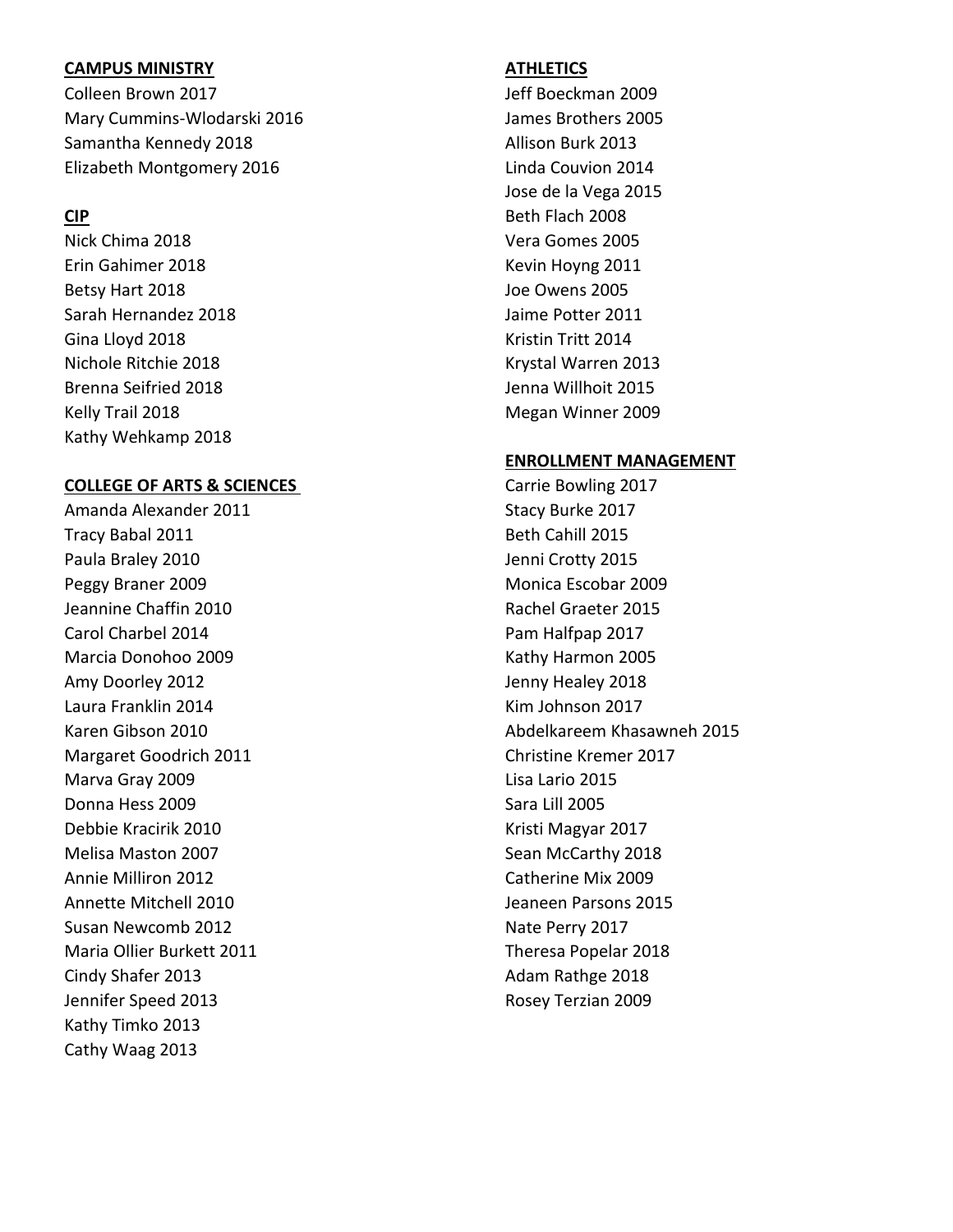# **FACILITIES MANAGEMENT HUMAN RESOURCES**

Cindy Marshall 2015 **Jen Duwel 2015** Matt Sierschula 2015 Teresa Hanson 2015

### **SCHOOL OF BUSINESS ADMINISTRATION** Steven Perucca 2015

Brad Balser 2011 **Details and Santiago 2015** Lisa Santiago 2015 Jeff Carter 2012 **Stacey Smith 2017** Shelly Carter 2017 Noyra Valentin 2015 Kim Gilley 2005 Kathy Huling 2013 **LIBRARIES** Johanna Lantz 2005 James Blair 2007 Peggy Nicodemus 2005 Craig Boman 2015 Stephanie Peters 2013 **Angela Cross 2011** Angela Cross 2011 Paul Piechota 2005 **Rachael Foster 2011** Rachael Foster 2011 Jackie Priser 2014 Beverly Hierholzer 2007 Ieesha Ramsey 2013 Carole Hinders 2007 Debbie Sexton 2011 **Debbie Sexton 2011** Patty Meinking 2011 Pam Stuckenborg 2014 **Jan Moyer 2007** Teresa Wehmeyer 2010 Thomas Weitzel 2007 Judy Wilson 2012 Carol Williamson 2015 Jeanne Zeek 2010

Maureen Anderson 2008 Ted Bucaro 2012 Kim Ballard 2009 Chandra Hightower 2012 Jaime Beasley 2016 Gina Newlin 2012 Mary Boston 2006 Carole Wiltsee 2012 Kelly Henrici 2009 Verna Marable 2006 Mary Lou Andrews 2010 Bob Mihalek 2012 **Anita Middleton 2006** Anita Middleton 2006 Maribeth Mulhern 2009 **Maribeth Mulhern 2009** Julie Slife 2006 Caroline Phipps 2016 Staci Rucker 2008 Paul Scholttmann 2017 Tim Swensen 2017 Peggy Wilson 2012 Diane Wurst 2016

Debbie Manita 2017

### **OFFICES OF PRESIDENT, PROVOST AND GRADUATE SCHOO**

**SCHOOL OF LAW** Amy Askren 2012

### Nan Holler-Potter 2016 **SCHOOL OF EDUCATION AND HEALTH SCIENCES**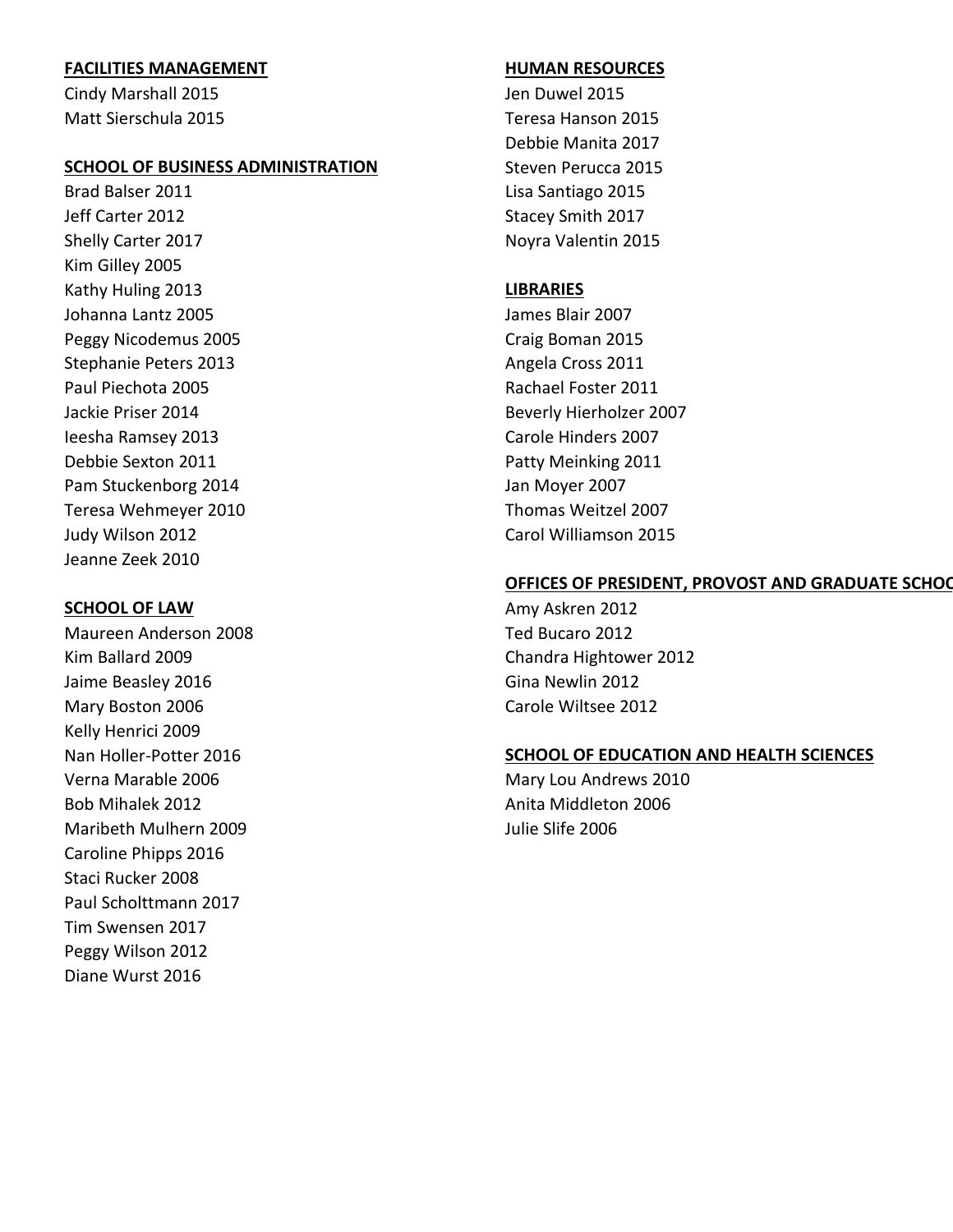Merida Allen 2015 Sherri Alexander 2013 Patty Alvarez 2011 Marilyn Knisley 2007 Kristin Bastress 2018 Liz Mancini 2017 Jen Brandt 2018 Jill Morgan 2007 Kevin Cane 2011 **Peg Mount 2007** Rodney Chatman 2016 **Janet Pastor 2017** Becky Cook 2011 **Becky Cook 2017** Kimberly Eason 2007 Teri Stemley 2013 Matt Ferdinand 2014 **Ginger Stuck 2016** MaryKate Gallagher 2017 Lindsey Temple 2017 Laura Gentner 2018 **Dana Tobias 2013** Matt Heiner 2014 **Karen Updyke 2013** Karen Updyke 2013 Jarrod Hodges 2016 **Andrea Wehrle 2016 Andrea Wehrle 2016** Darlene Holder 2007 Carol Wilbanks 2007 Mark Hoying 2012 **Nancy Zelina** 2013 Justin Keen 2013 Andrew Lehr 2018 **UDIT** Doug Lemaster 2005 Shawna Collins 2007 Melissa Longino 2013 **Paul Dagnall 2015** Lindsay Maxam 2015 Matt Davies 2013 Quin Merriweather 2017 **Rhonda Diehl 2013** Rhonda Diehl 2013 Stephanie Miller 2017 **Lynn Frericks** 2007 Jackie Milling 2014 **Beth Hart-Wise 2010** Danielle Page 2015 **Ria Kapluck 2007** Ria Kapluck 2007 Terri Pelley 2017 Lisa McCaffrey 2013 Margie Poeppelman 2005 Mike McClure 2007 Linda Rodgers 2018 **Russ Milliron 2010** Russ Milliron 2010 Kim Rosenbaum 2014 Matt Mize 2015 Amanda Rupp 2013 Julianne Morgan 2015 Shea Ryan 2014 **Angela Parker 2007** Angela Parker 2007 Karin Sessler 2016 Marcia Rausch 2010 Amber Sibley 2012 Lauren Ruff 2013 David Siefring 2007 Chad Schwartz 2015 Leanne Stidham 2011 **Mary Schwieterman 2015** Mary Schwieterman 2015 Jillian VanAuken 2016 Dana Sellers 2010 Emily Wilk 2013 **Kim Stovall 2015** 

### **STUDENT DEVELOPMENT SCHOOL OF ENGINEERING**

Shamell Brandon 2016 Stephanie McChesney 2013 Matt Clark 2017 Meghan Phipps-Brophy 2016

MaryLou Zweisler 2013 **MaryLou Zweisler 2013** Jane Westendorf 2010